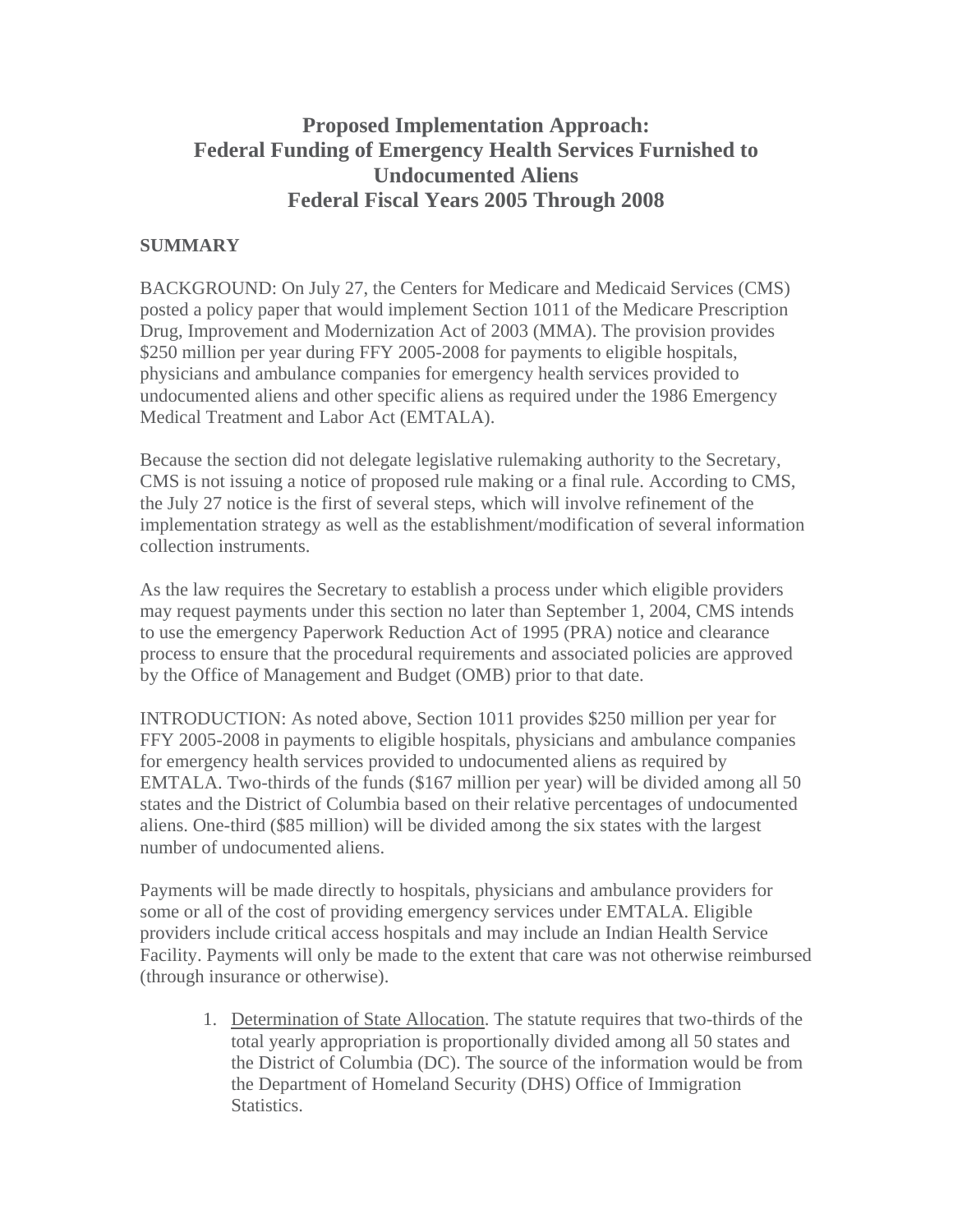The other one-third of the total yearly appropriation must be proportionally divided among the six states with the largest proportion of undocumented aliens for each fiscal year. CMS has tentatively identified Arizona, California, Florida, New Mexico, New York, and Texas as the top six states in this category. This allocation would be determined by comparing the number of undocumented aliens in the state as compared to the total number of undocumented aliens in all six states during the period July 1, 2003-June 30, 2004.

- 2. Eligible Providers. Medicare participating hospitals (including critical access hospitals), physicians, "provides of ambulance services," and Indian tribes are considered providers.
- 3. Covered Services. Hospital services would include inpatient and outpatient services required by the application of EMTALA. Coverage would begin when the individual arrives at the hospital emergency department or other area of the hospital. The coverage period would end when the individual is discharged.

Physician services would include all medically necessary services required by the application of EMTALA. This means that such services would only be covered when the individual is a hospital inpatient or outpatient. It would not include services provided in a physician's office, clinic, etc., and would not include follow-up care.

- 4. Submission of Enrollment Application. The proposed application process would allow the hospital to make a one-time election to either receive payments for both hospital and physician services or receive payment for hospital services and for a portion of on-call payments made by the hospital to the physicians.
- 5. Reimbursement from Third-Party Payers and Patients. Each provider must seek reimbursement from all available funding sources including direct payments from patients prior to requesting payment under this provision. Grants and gifts to hospitals would not be considered when making a claim.
- 6. Documentation of Citizenship Status. Hospitals would be required to make a good faith effort to obtain information about a patient's citizenship or immigration status prior to discharge, but after the patient is identified as a self-pay and not Medicaid eligible. The hospital would have to attest to the fact that information contained in the screening collection is correct to the best of their knowledge and abilities.

Individual level citizenship or immigration information would be maintained at the hospital level and not submitted routinely to CMS.

The hospital determination of citizenship would also apply to physician and "related" ambulance services as well.